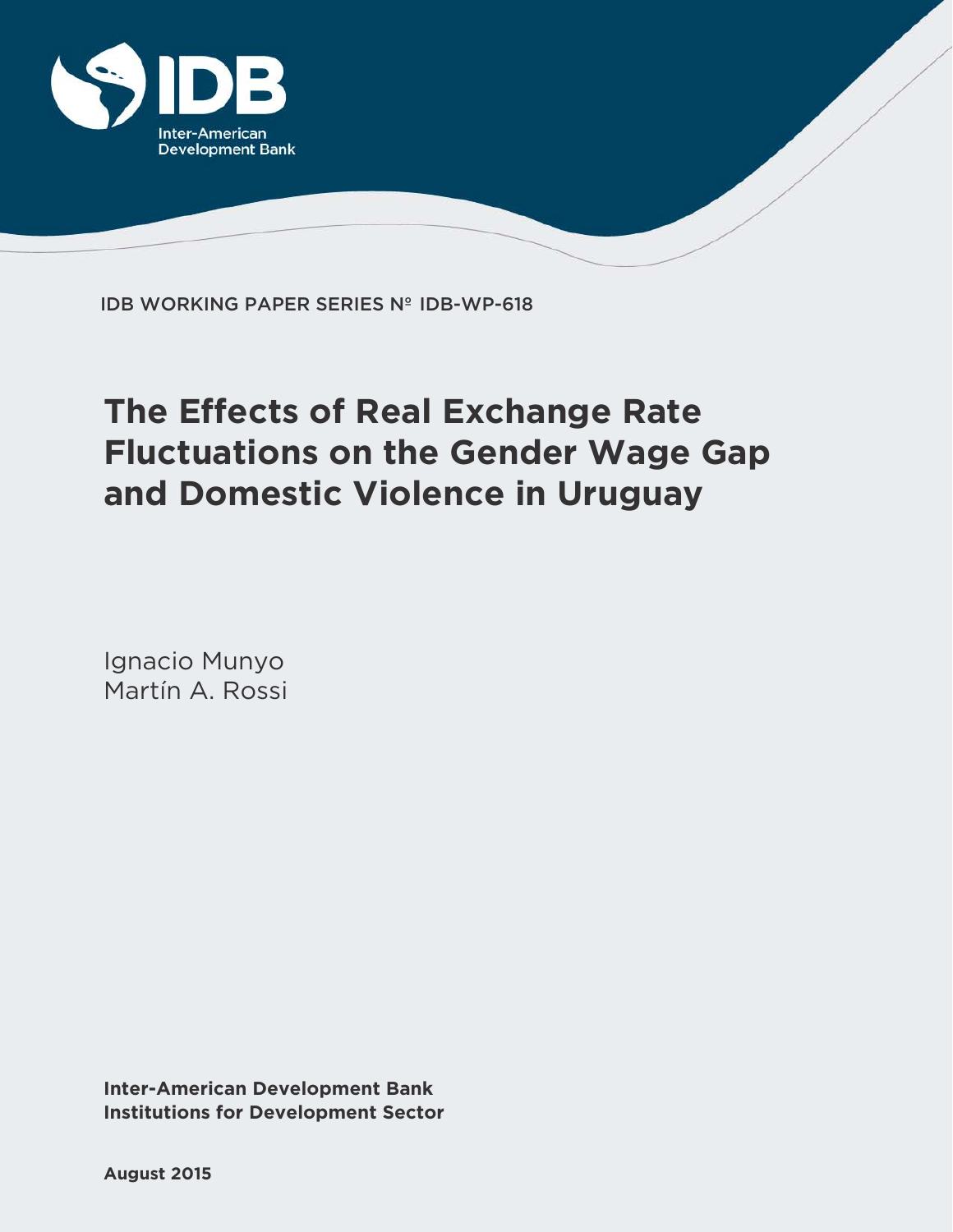

# **The Effects of Real Exchange Rate Fluctuations on the Gender Wage Gap and Domestic Violence in Uruguay**

Ignacio Munyo\* Martín A. Rossi\*\*

\*Universidad de Montevideo \*\*Universidad de San Andrés

**August 2015**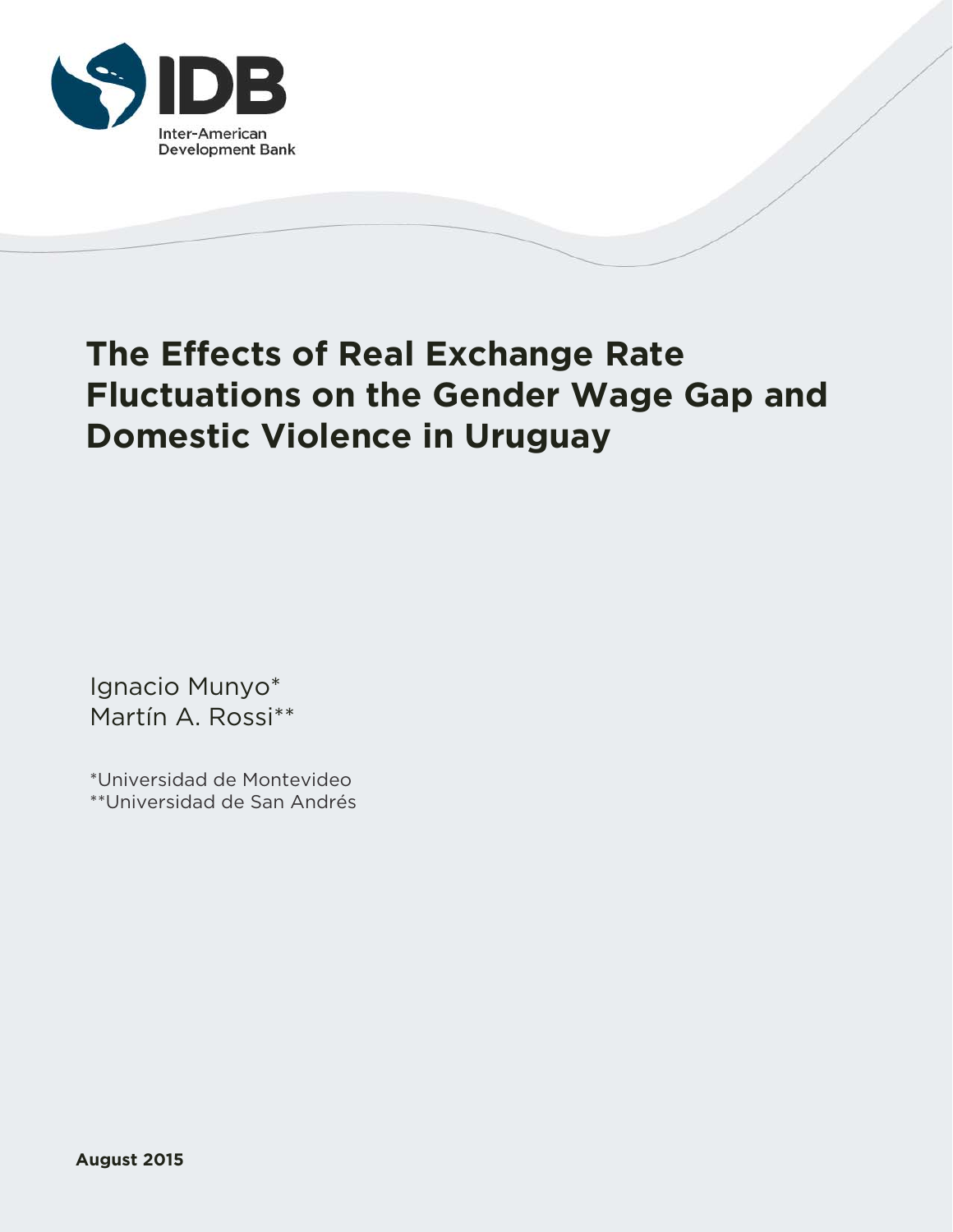Cataloging-in-Publication data provided by the Inter-American Development Bank Felipe Herrera Library

Munyo, Ignacio.

The effects of real exchange rate fluctuations on the gender wage gap and domestic violence in Uruguay / Ignacio Munyo, Martín A. Rossi. p. cm. — (IDB Working Paper Series ; 618) Includes bibliographic references. 1. Foreign exchange rates—Uruguay. 2. Pay equity—Uruguay. 3. Family violence—Uruguay. 4. Sex discrimination—Uruguay. I. Rossi, Martín A. II. Inter-American Development Bank. Institutional Capacity of State Division. III. Title. IV. Series. IDB-WP-618

#### http://www.iadb.org

Copyright © 2015 Inter-American Development Bank. This work is licensed under a Creative Commons IGO 3.0 Attribution-NonCommercial-NoDerivatives (CC-IGO BY-NC-ND 3.0 IGO) license (http://creativecommons.org/ licenses/by-nc-nd/3.0/igo/legalcode) and may be reproduced with attribution to the IDB and for any noncommercial purpose, as provided below. No derivative work is allowed.

 Any dispute related to the use of the works of the IDB that cannot be settled amicably shall be submitted to arbitration pursuant to the UNCITRAL rules. The use of the IDB's name for any purpose other than for attribution, and the use of IDB's logo shall be subject to a separate written license agreement between the IDB and the user and is not authorized as part of this CC-IGO license.

 Following a peer review process, and with previous written consent by the Inter-American Development Bank (IDB), a revised version of this work may also be reproduced in any academic journal, including those indexed by the American Economic Association's EconLit, provided that the IDB is credited and that the author(s) receive no income from the publication. Therefore, the restriction to receive income from such publication shall only extend to the publication's author(s). With regard to such restriction, in case of any inconsistency between the Creative Commons IGO 3.0 Attribution-NonCommercial-NoDerivatives license and these statements, the latter shall prevail.

Note that link provided above includes additional terms and conditions of the license.

The opinions expressed in this publication are those of the authors and do not necessarily reflect the views of the Inter-American Development Bank, its Board of Directors, or the countries they represent.



Contact: Norma Peña Arango, npena@iadb.org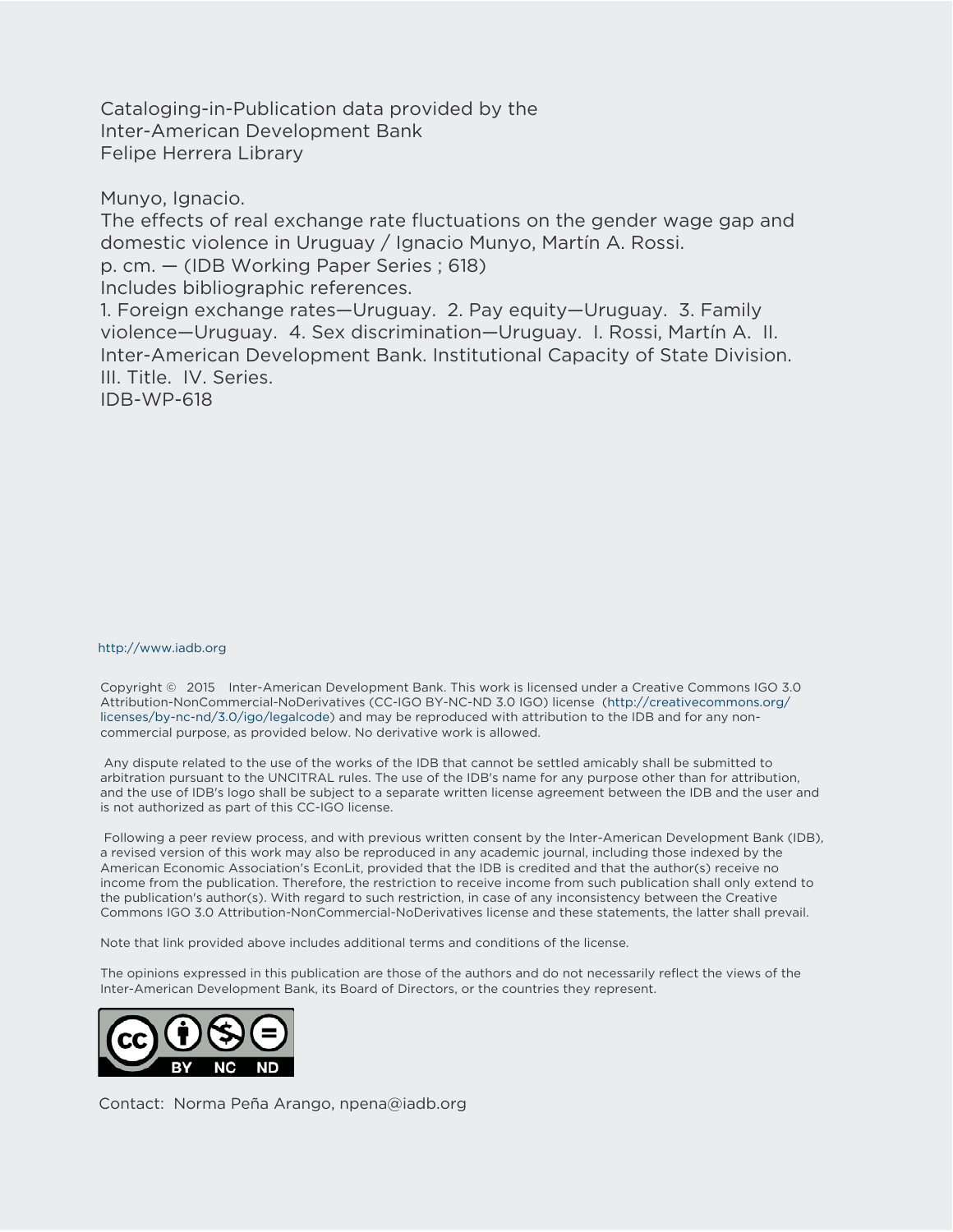# **Abstract\***

In this paper, we bring to light the experiences resulting from the significant depreciation of the Uruguayan real exchange rate between 2002 and 2003, followed by an equally considerable appreciation between 2004 and 2010. We explore the link between these fluctuations and the incidence of domestic violence taking place in Uruguay. The real exchange rate is a measure of the relative price between tradable and nontradable goods. While men are traditionally employed in tradable industries, such as manufacturing, women are more likely to work in nontradable industries, such as the service sector. A change in the real exchange rate, therefore, can affect the potential wages of men differently from those of women. In line with the models that represent household bargaining, an increase in the real exchange rate can generate an increase in the bargaining power of men relative to that of women within the household. We present evidence that it raises the frequency of domestic violence. This holds true in rich and poor areas of the city.

JEL Code: K42

<u> 1989 - Johann Stein, mars et al. 1989 - Anna ann an t-Anna ann an t-Anna ann an t-Anna ann an t-Anna ann an t-</u>

Keywords: Real exchange rate, gender wage gap, domestic violence, assault

Ignacio Munyo, imunyo@um.edu.uy; Martín Rossi, mrossi@udesa.edu.ar. Appreciation goes to Gerardo Licandro, Rodrigo Lluberas, Carlos Scartascini, and the participants at various seminars and conferences for their useful comments and suggestions. Acknowledgement is given to Mauricio Echeverría for the excellent research assistance he has provided towards this paper.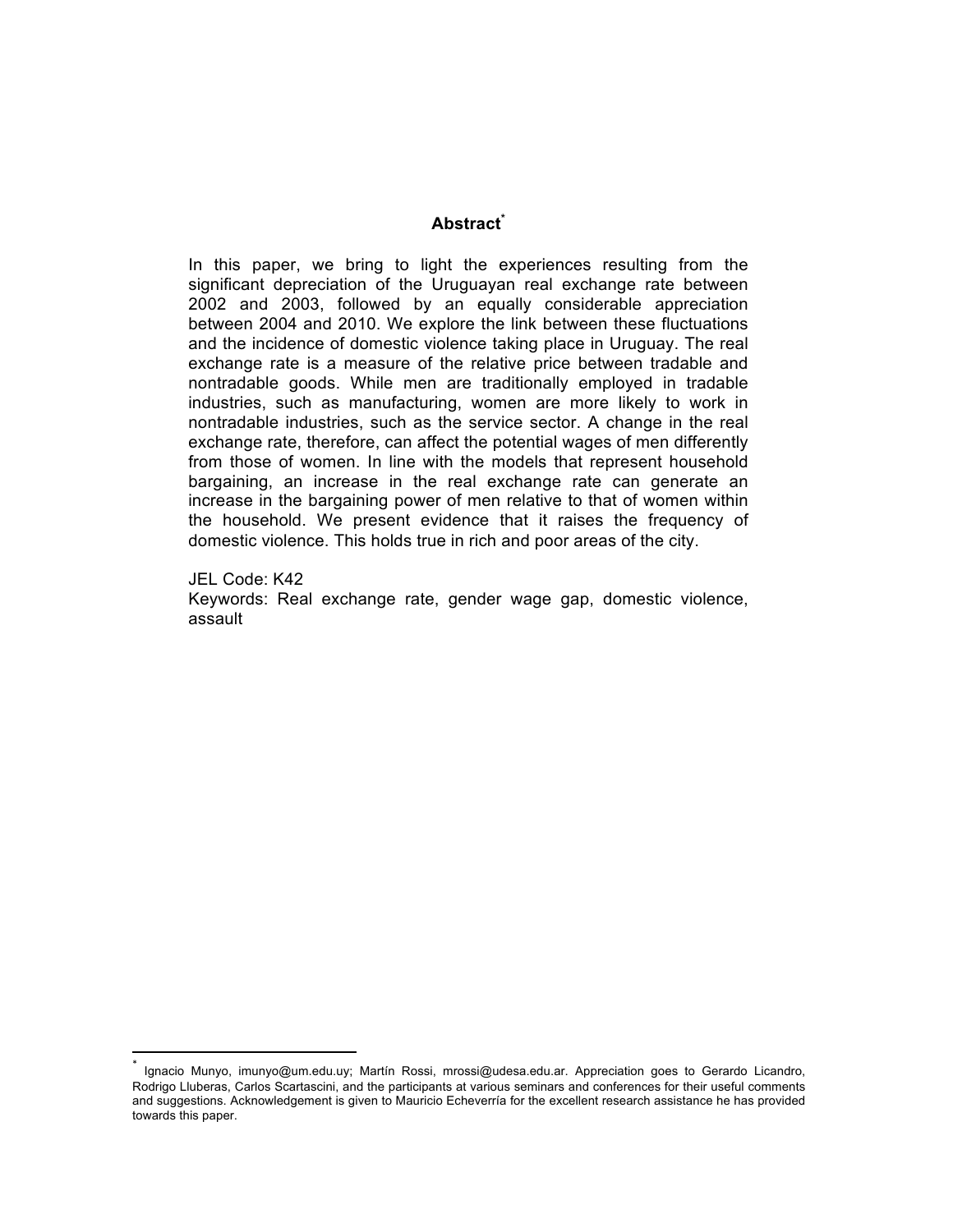### **1. Introduction**

Domestic violence is a common and widespread issue. Out of every three women in the world, one has suffered violence from a partner at some time in her life (WHO, 2013). The incidence is more frequent in developing countries. A report, based on data from the Demographic and Health Surveys in nine developing countries (Cambodia, Colombia, Dominican Republic, Egypt, Haiti, India, Nicaragua, Peru, and Zambia), indicates that the percentage of women who have experienced violence from an intimate partner ranged between 18 percent in Cambodia and 48 percent in Zambia (Kishor and Johnson, 2004).

In this paper, we explore the causes of domestic violence, using data from Uruguay. A recent survey from Uruguay's Ministry of Public Health reveals that one out of four women falls victim to domestic violence. The survey also indicates that the incidence of domestic violence is higher for those women with low educational attainment.

In this study, we identify the effects of Uruguay's major depreciation of the real exchange rate between 2002 and 2003.<sup>1</sup> We include an examination of the consequences of an equally significant appreciation of the real exchange rate between 2004 and 2010. As this is a measure of the relative price between tradable and nontradable goods, the fact that men are traditionally employed in tradable industries (e.g., manufacturing) and women in nontradable industries (e.g., services) will be taken into account.

We examine the exogenous variations in the gender wage gap due to these fluctuations to estimate the impact that better alternative options may have on women with regard to domestic violence. By using the variables in the proportion of women visá-vis men in the tradable and nontradable sectors across the jurisdictions of Montevideo, Uruguay's capital (with a population of 1.5 million), we find that reduction in potential wages for women relative to men leads to increased incidences of domestic violence. This result holds true in not only the poor jurisdictions of Montevideo, but also in the rich areas.

There are two alternative theories on which the debate continues and to which this study contributes. On the one hand, socio-cultural models predict that violence against

<u> 1989 - Johann Stein, mars et al. 1989 - Anna ann an t-Anna ann an t-Anna ann an t-Anna ann an t-Anna ann an t-</u>

 $1$  Due to the lack of international reserves to sustain the value of the currency in July 2002, the Central Bank of Uruguay was forced to suddenly interrupt the fixed exchange rate regime (crawling peg).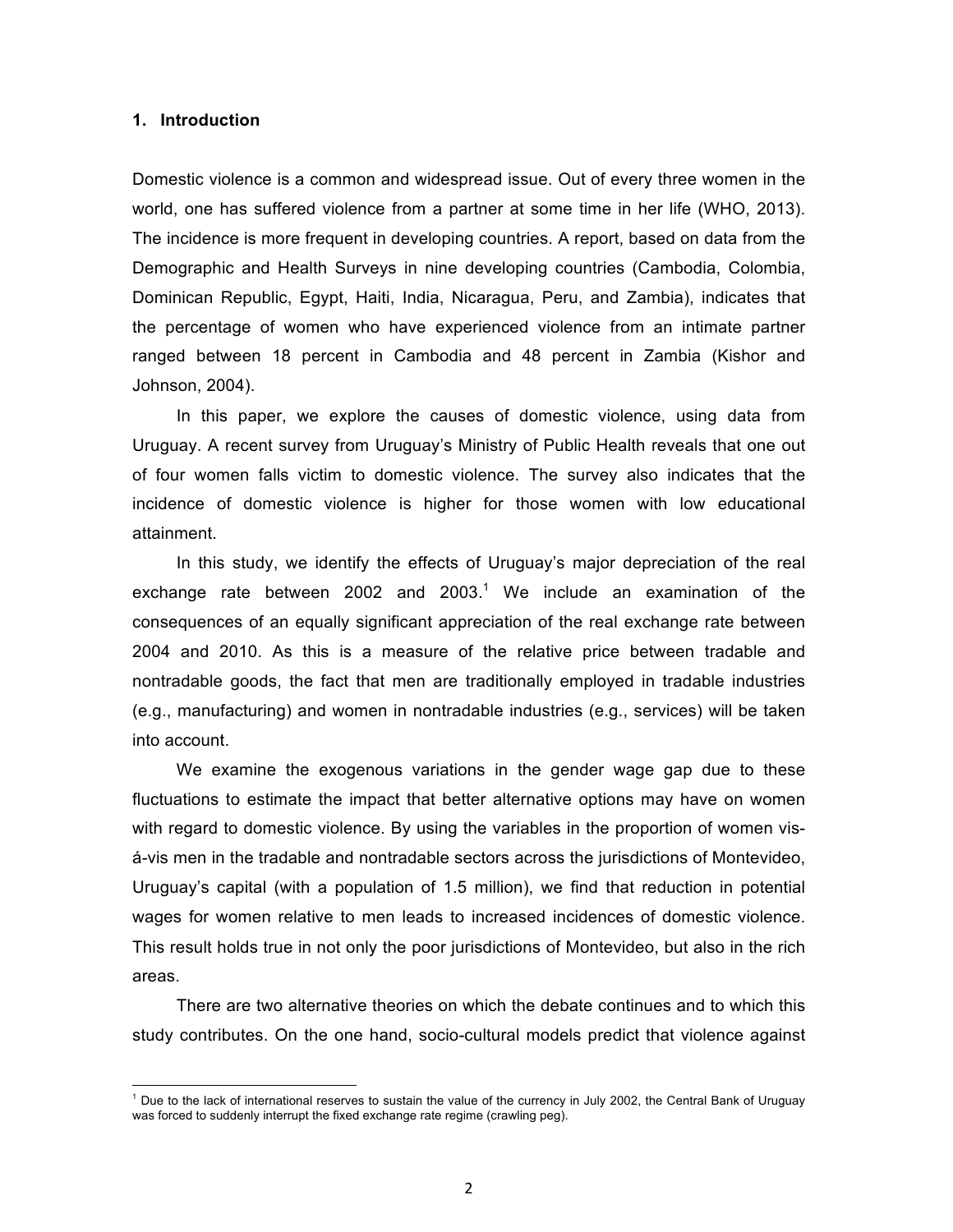women increases as their wages increase, mainly because men perceive that their traditional gender role is threatened: "when she brings home the bacon" (Macmillan and Gartner, 1999). On the other hand, models of household bargaining estimate that an increase in a woman's relative potential wage will raise her bargaining power by providing her with better options (Farmer and Tiefenthaler, 1997; Aizer, 2010). Given that it is not the actual wage but rather the potential wage that determines another alternative, improving the relative labor market conditions for women will help to decrease such violence, especially in those households where the woman does not work outside the home (Pollak, 2005). The opposite holds true; that is, the deterioration in women's potential wages relative to men's will increase domestic violence.

Most empirical studies (Gelles, 1976; Tauchen, Witte, and Long, 1991; Farmer and Tiefenthaler, 1997; Bowlus and Seitz, 2006;) have methodological shortcomings. They either have problems with omitted variables associated with women's wages (e.g., education), explaining the negative relationship with violence, or have problems with the reverse causality given by the fact that domestic violence may reduce woman's productivity and earnings.

A notable exception is Aizer (2010) who presents a household bargaining model that incorporates violence and analyzes the impact of the gender wage gap as a function of local demand for female and male labor. She provides empirical support, in the case of the United States, for a causal relationship between relative labor market conditions for women and female hospitalization as a result of assault. Her main finding has been that a decrease in the wage gap between men and women can reduce violence against women. This study expands upon these results by considering not only the serious physical but also the nonphysical abuse against women. In fact, according to a recent survey by the National Bureau of Statistics (INE, 2013), a third of the females who were victims of domestic violence also had suffered from physical force and two thirds had experienced psychological aggression.<sup>2</sup> The findings presented in this paper, within the wider definition of domestic violence, are consistent with the household bargaining model.

<u> 1989 - Johann Stein, mars et al. 1989 - Anna ann an t-Anna ann an t-Anna ann an t-Anna ann an t-Anna ann an t-</u>

 $2$  Among those victims of physical domestic violence, nearly half experience sexual aggression.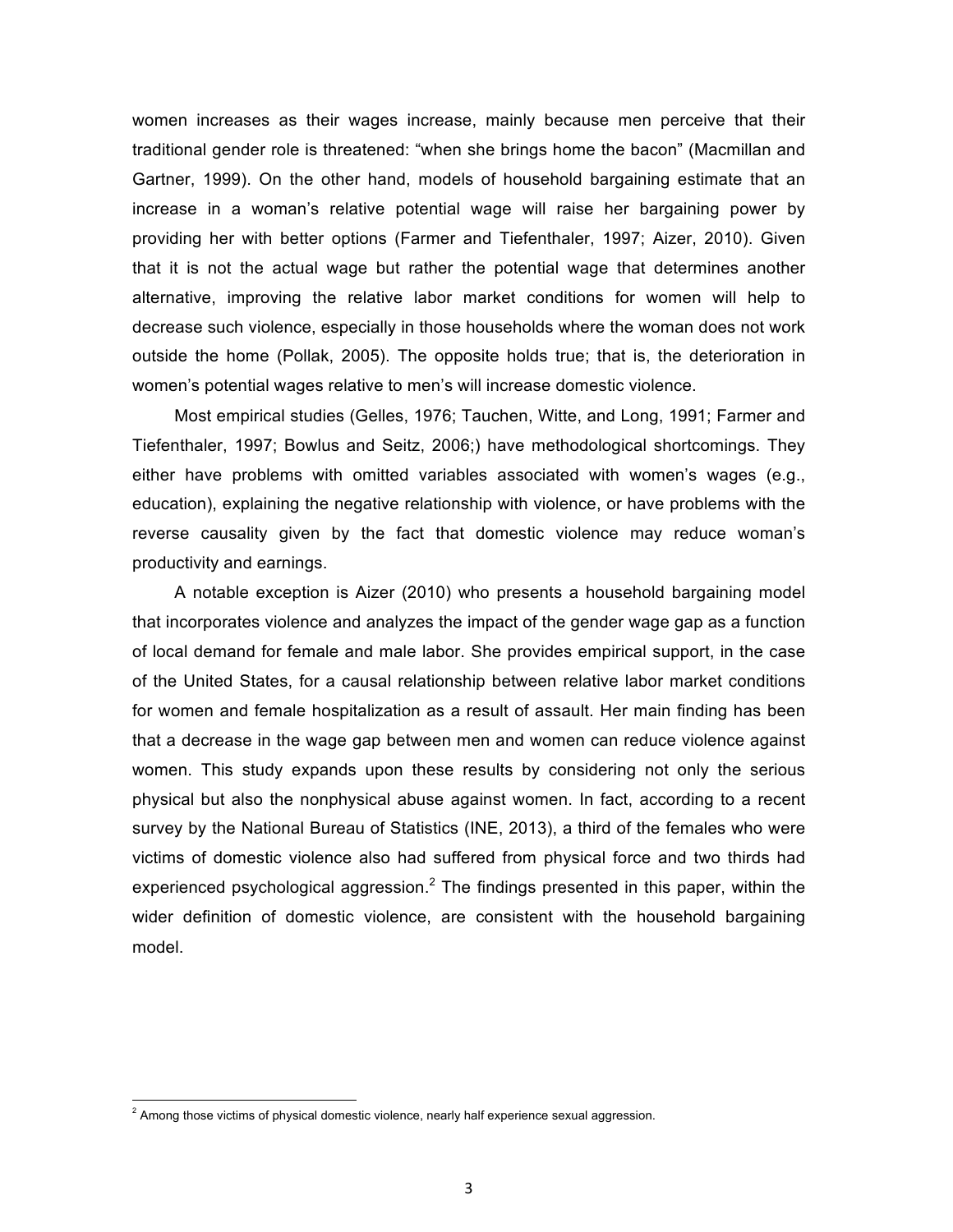## **2. Empirical Strategy**

<u> 1989 - Johann Stein, mars et al. 1989 - Anna ann an t-Anna ann an t-Anna ann an t-Anna ann an t-Anna ann an t-</u>

Our estimates of domestic violence in Uruguay represent a period when the potential gender wage gap suffered as a result of significant exchange rate variations. Specifically, these variations—as a measure of the relative price between tradable goods (male-work intensive) and nontradable goods (female-work intensive)—will be examined. This approach accounts for the theory that potential wages—not actual—contribute to domestic violence.

Uruguayan Law defines domestic violence in a similar way to that of the U.S. Department of Justice. This paper, therefore, will consider domestic violence as a pattern of abusive behavior in a relationship, used by one partner to gain or maintain power and control over another. Domestic violence can be physical, sexual, emotional, economic, or psychological, in action and in threat, borne by a partner in the home.

There are various definitions of real exchange rate in the literature (Hinkle and Montiel, 1999). First, real exchange rate can be defined as the relationship between domestic and external prices (trade-weighted multilateral), expressed in the same currency ( $RXR_1 = (E.P^*)/P$ , where E is the nominal exchange rate measured in domestic currency per foreign currency;  $P^*$  is the level of external prices; and P is the level of domestic prices). More importantly—for the purpose of this paper—real exchange rate can also be equivalent to a price ratio of different categories of goods within the domestic economy: tradable goods and services and nontradable goods and services. Tradable goods and services are subject to international trade, in which case arbitrage can determine whether or not the domestic price is equal to the international price. This does not hold true for nontradable goods and services, however, where the price must be adjusted to close the excess of demand or supply in the domestic market. The real exchange rate, therefore, is alternatively defined as follows: RXR<sub>2</sub> =  $P_T/P_N$ , where  $P_T$ refers to the tradable price and  $P_N$  for the nontradable price. It is straightforward to show that both definitions,  $RXR_1$  and  $RXR_2$  are closely related.<sup>3</sup> Therefore, changes in the multilateral trade-weighted real exchange rate come hand in hand with changes in the relative prices of tradable and nontradable goods.

Data from Uruguay's National Household Survey confirms that men's wages, relative to women's, move with the real exchange rate. In fact, between 2002 and 2004,

 $^3$  RXR1 = (E.P\*)/P = (E.P\*)/ (PTય .PN<sup>(1-</sup>α<sup>)</sup>) = E.P\*/( PT) [PT / PN] <sup>(1-</sup>α<sup>)</sup> = D.RER2<sup>(1-</sup>α<sup>)</sup> where P is a geometric price average, D is the tradable goods price deviation with respect to the external prices expressed in the same currency, and  $\alpha$  is the share of the tradable goods in the domestic prices basket.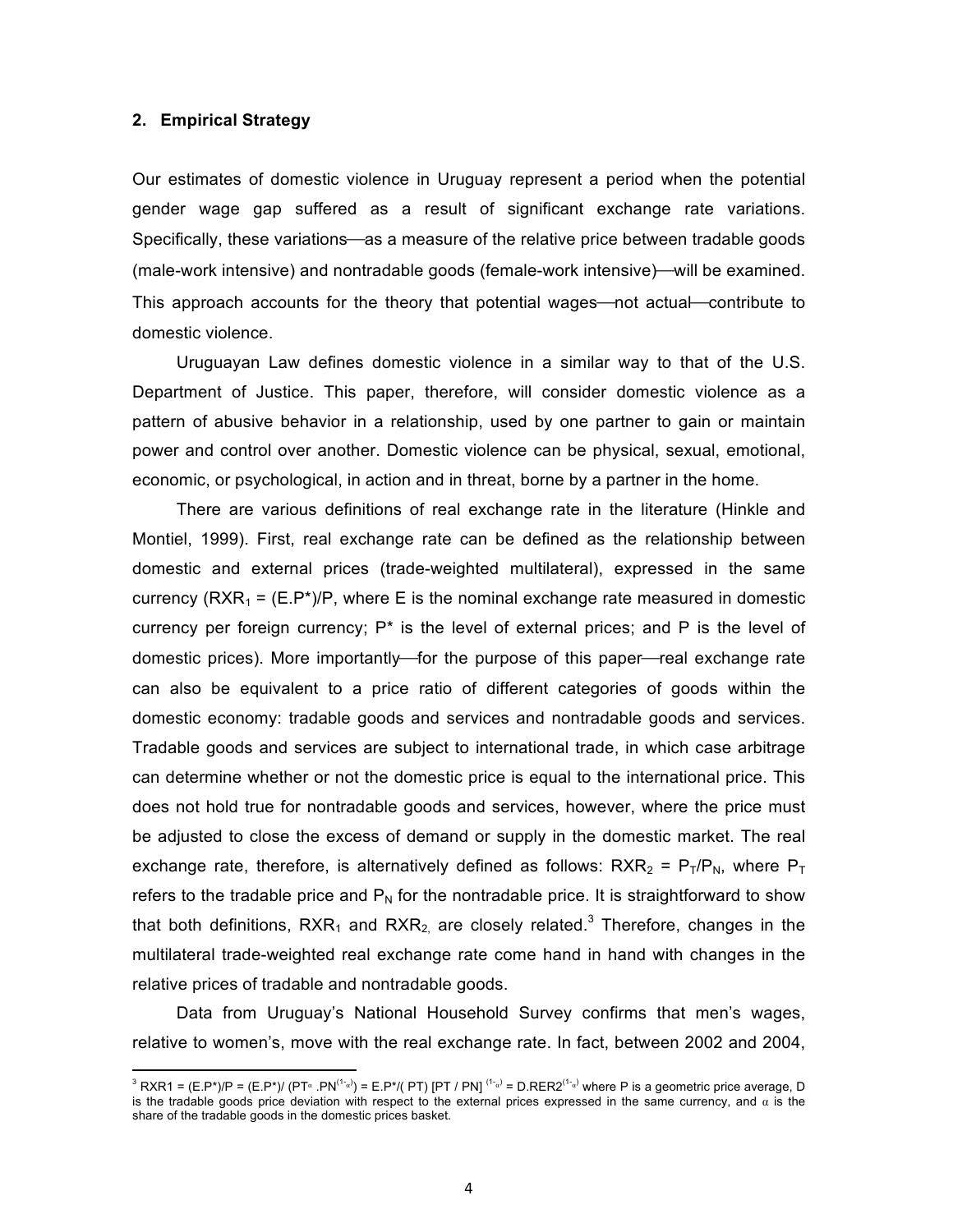after a significant real exchange rate depreciation, the ratio of men's wages to women's in Montevideo increased from 1.52 to 1.58; and between 2004 and 2010, following a real exchange rate appreciation (similar in absolute values to the previous depreciation), the wage ratio dropped back to 1.52.

Figure 1, in which data derives from the Ministry of the Interior and the Central Bank of Uruguay, presents a striking pattern of the time series of domestic violence and the trade-weighted multilateral real exchange rate in the period January 2002 to December 2010. Between May 2002 and January 2004, the trade-weighted multilateral real exchange rate depreciated by 58 percent while, at the same time, domestic violence increased by 154 percent. That is, in this period violence against women in Uruguay increased as their potential relative earnings decreased. Interestingly, the reverse is also true: between January 2004 and February 2009, the trade-weighted multilateral real exchange rate appreciated by 29 percent while, at the same time, domestic violence decreased by 61 percent.

In this same time frame, the behavior of a similar type of crime, assault (abusive behavior against another person that excludes domestic violence), differed to that observed in domestic violence.<sup>4</sup> Assaults increased by 40 percent between May 2002 and January 2004 and by 6 percent between January 2004 and February 2009.

A basic regression analysis on monthly data (not reported) from January 2002 to December 2010 confirms these results.<sup>5</sup> The coefficient of regressing domestic violence on the real exchange rate is positive and statistically significant at the 10-percent level. The coefficient is not statistically significant when assaults are considered in place of domestic violence.

An analysis of this observed pattern was made by accessing the database of the Police Department of Montevideo (responsible for 24 police jurisdictions), which includes offenses that have been reported between 2002 and 2010.<sup>6</sup> The data include the date of incidence and the jurisdiction where it occurred.

Additionally, we gathered data from the National Household Survey, managed by the National Bureau of Statistics on an annual basis, in order to compute the labor participation of men and women in tradable and nontradable industries. Initially, we

<u> 1989 - Johann Stein, mars et al. 1989 - Anna ann an t-Anna ann an t-Anna ann an t-Anna ann an t-Anna ann an t-</u>

<sup>4</sup> Data include 19,276 cases in Montevideo of domestic violence (2 percent of total crime between 2002 and 2010) and 38,657 cases of assault (5 percent of total crime between 2020 and 2010). <sup>5</sup> The Augmented Dickey-Fuller Test (MacKinnon, 1996) rejects the null hypothesis that the time series on domestic

violence and assault have a unit root. To deal with potential heteroskedasticity and serial correlation, Newey-West robust standard errors are computed with a lag truncation of four months. All results mentioned, but not shown, are available from the authors upon request.

 $6$  There is no regular survey available on domestic violence victimization.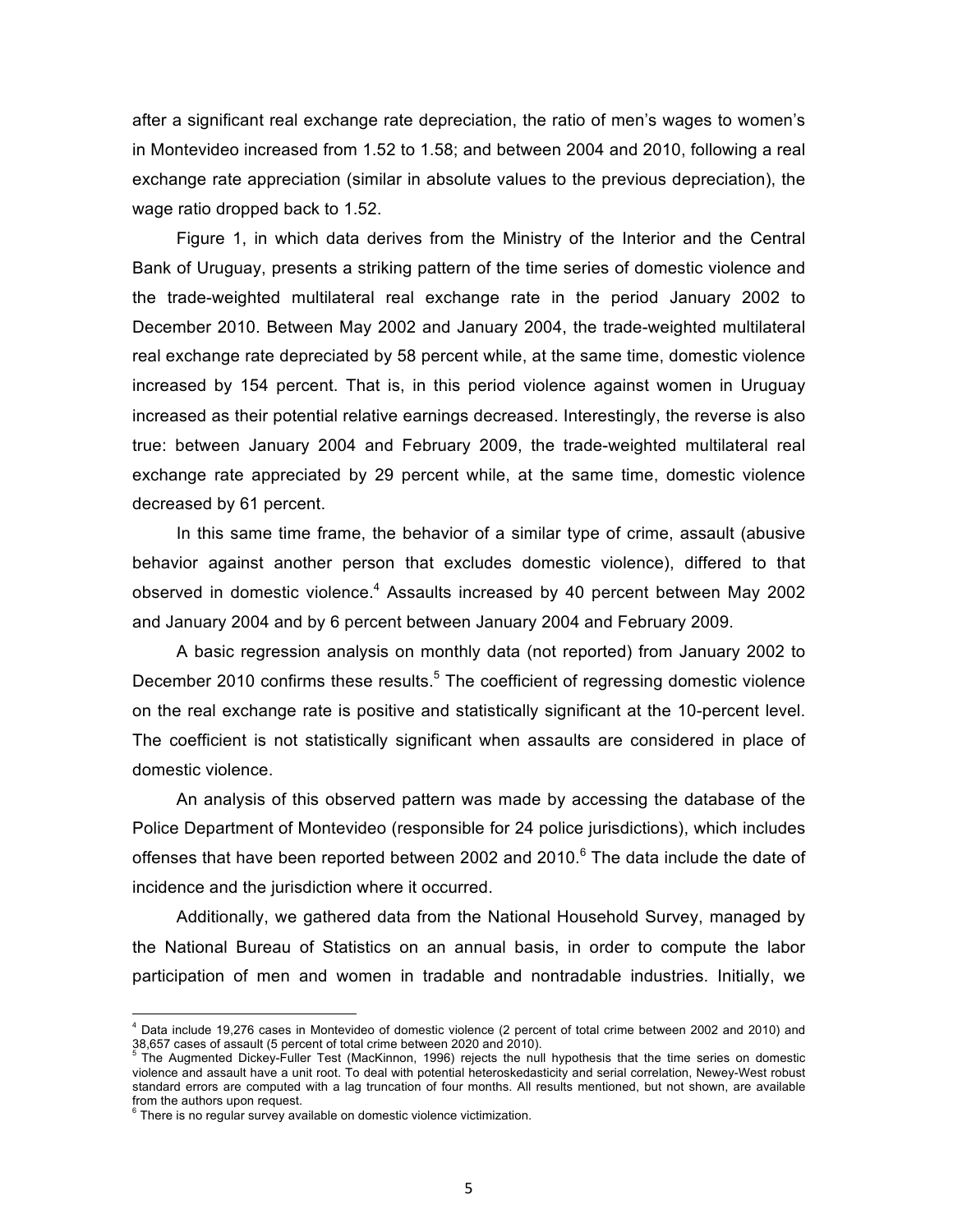established that the share of women in the population is very similar across jurisdictions and years. We found that the average share of women was 54 percent, ranging from a maximum of 57 percent to a minimum of 48 percent. Industries were sorted as tradable or nontradable. We applied the International Standard Industrial Classification (Rev.3) to define (i) agriculture, hunting, and forestry, b) fishing, (ii) mining and quarrying, and (iii) manufacturing as tradable industries. The remaining industries were considered as nontradable. This classification is in line with Stockman and Tesar (1995) and Aboal, Lorenzo, and Osimani (2005). Table 2 shows the share of employed agents who worked in tradable sectors in each police jurisdiction from 2002 to 2010. As illustrated, there is an important variability over time and across jurisdiction, establishing that tradable industries are more intensive in male human capital than in female human capital. For every year since 2002 to 2010, the average share of men working in tradable sectors has been higher than that of women. If we take the total sample period into consideration, 20 percent of men were employed in tradable sectors compared to 14 percent of women. The differentials in the employment rate in tradable sectors between men and women are statistically significant according to the usual t-tests applied for each year and in the total sample period.

To identify the effect of a potential gender wage gap on domestic violence, we apply the variability in the relative proportion of men to women working in the tradable sector in each police jurisdiction. We assumed that those people who are unemployed (including those who have opted not to work) have the same distribution of tradable and nontradable skills as those who are employed. As a result, the potential impact of better options in the job market on unemployed people is recognized.

Figure 2 introduces our identification strategy. The 24 police jurisdictions were divided into two groups, with the first comprising those jurisdictions where the ratio of men to female participation in tradable sectors is higher than 1.5 and the second comprising those where the ratio is less than 1.5. Subsequently, we tracked the variation in domestic violence in both groups in time frames that were defined by the fluctuations in the real exchange rate. Prior to the real exchange rate depreciation (January 2002 to May 2002), when the real exchange rate was flat, a small reduction in domestic violence in both groups of jurisdiction occurred. As long as the real exchange rate had depreciated (May 2002 to January 2004), however, it was found that domestic violence increased significantly in those jurisdictions where the ratio of men to female participation in tradable sectors was more intensive. In other words, the higher the

6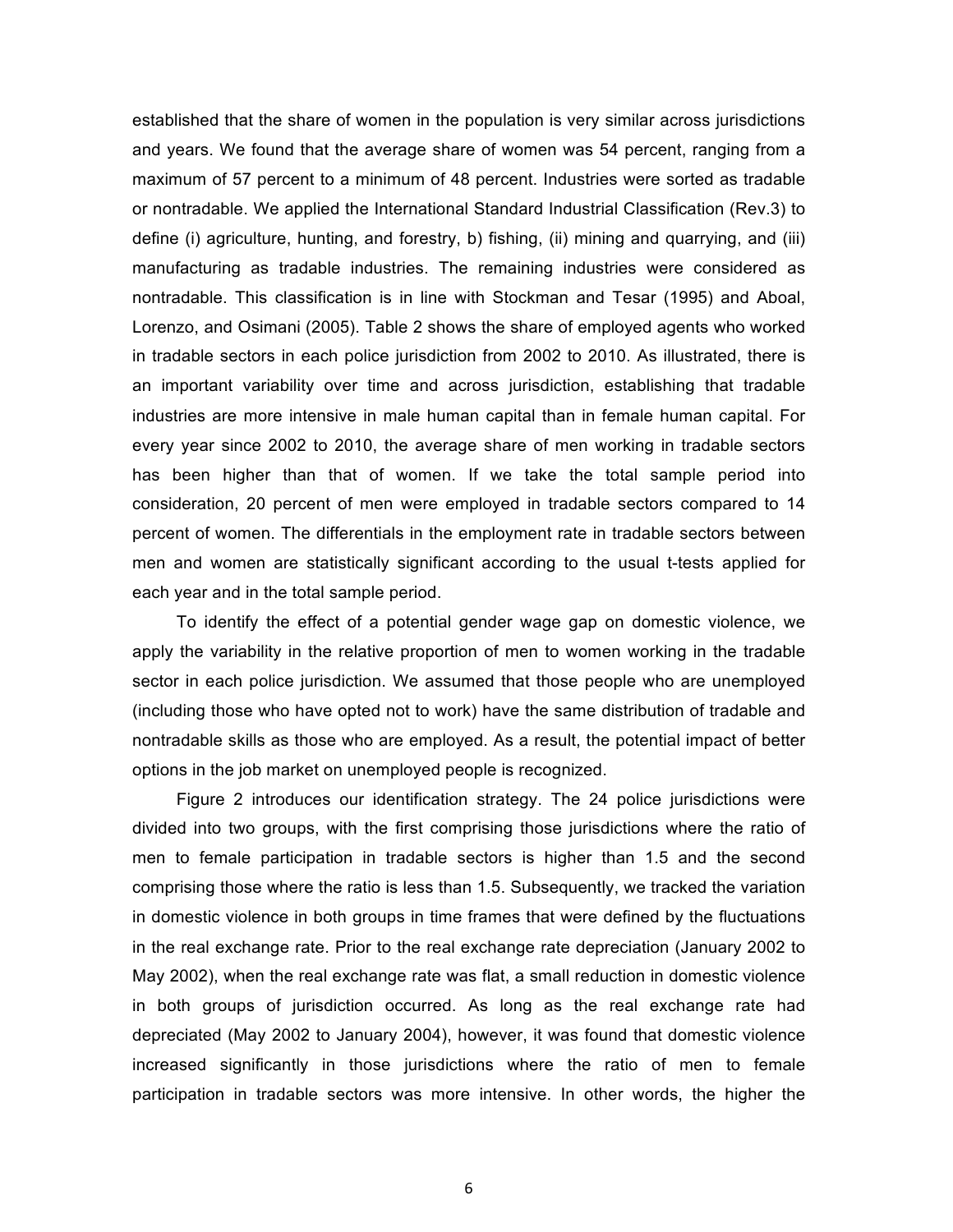participation rate of men relative to women in tradable sectors, the stronger the impact on the incidence of domestic violence. Similarly, when the real exchange rate appreciated (January 2004 to February 2009), the decrease in domestic violence was higher in those jurisdictions where the ratio of men to female participation in tradable sectors is higher.

In order to identify the causal effect, a difference-in-difference methodology was followed, controlling for observable and unobservable characteristics that remain constant in time, as well as for shocks that are common in all jurisdictions. For this, the following equation was run:

$$
Y_{it} = \beta D_i R X R_t + \mu_t + \delta_i + e_{it} \quad (1)
$$

where  $Y_{it}$  is domestic violence in jurisdiction *i* and month *t*,  $D_i$  is the relative proportion of employed men to employed women in tradable sectors in jurisdiction *i* in 2002 (the first year of the sample period),<sup>7</sup>  $\textit{RXR}_t$  is the multilateral exchange rate,  $\mu_t$  is a month fixed effect,  $\delta_i$  is a jurisdiction fixed effect, and  $e_{it}$  is the usual error term. In this equation, the parameter of interest is  $\beta$ .

The hypothesis is that an increase in the exchange rate should have a stronger effect on domestic violence in those jurisdictions where the relative proportion of men to women in tradable sectors is higher. That is, we expect  $\beta > 0$ .

## **3. Results**

 

Table 3 represents the estimates of Equation (1). In line with the hypothesis, the coefficient on the interaction term is positive and statistically significant, even after considering standard errors clustered at the jurisdiction level (column (1)). That is, an increase in the exchange rate has a stronger effect on domestic violence in those jurisdictions where the relative proportion of men to women in tradable sectors is higher. Indeed, the coefficient is not only statistically significant; it is also quantitatively substantial. An increase of one standard deviation in the real exchange rate is associated with an increase of 2.7 cases of domestic violence (evaluated at the sample mean of the ratio of men to female participation in the tradable sectors). This increase in the number of cases of domestic violence is important, since it represents more than a

 $<sup>7</sup>$  The same data is considered for the period 2003-10 with no significant differences. In each police jurisdiction, the values</sup> of the coefficient of variation (the ratio of the standard deviation to the mean) across time from 2002 to 2010 of the share of men and women working in tradable-sector industries are very stable.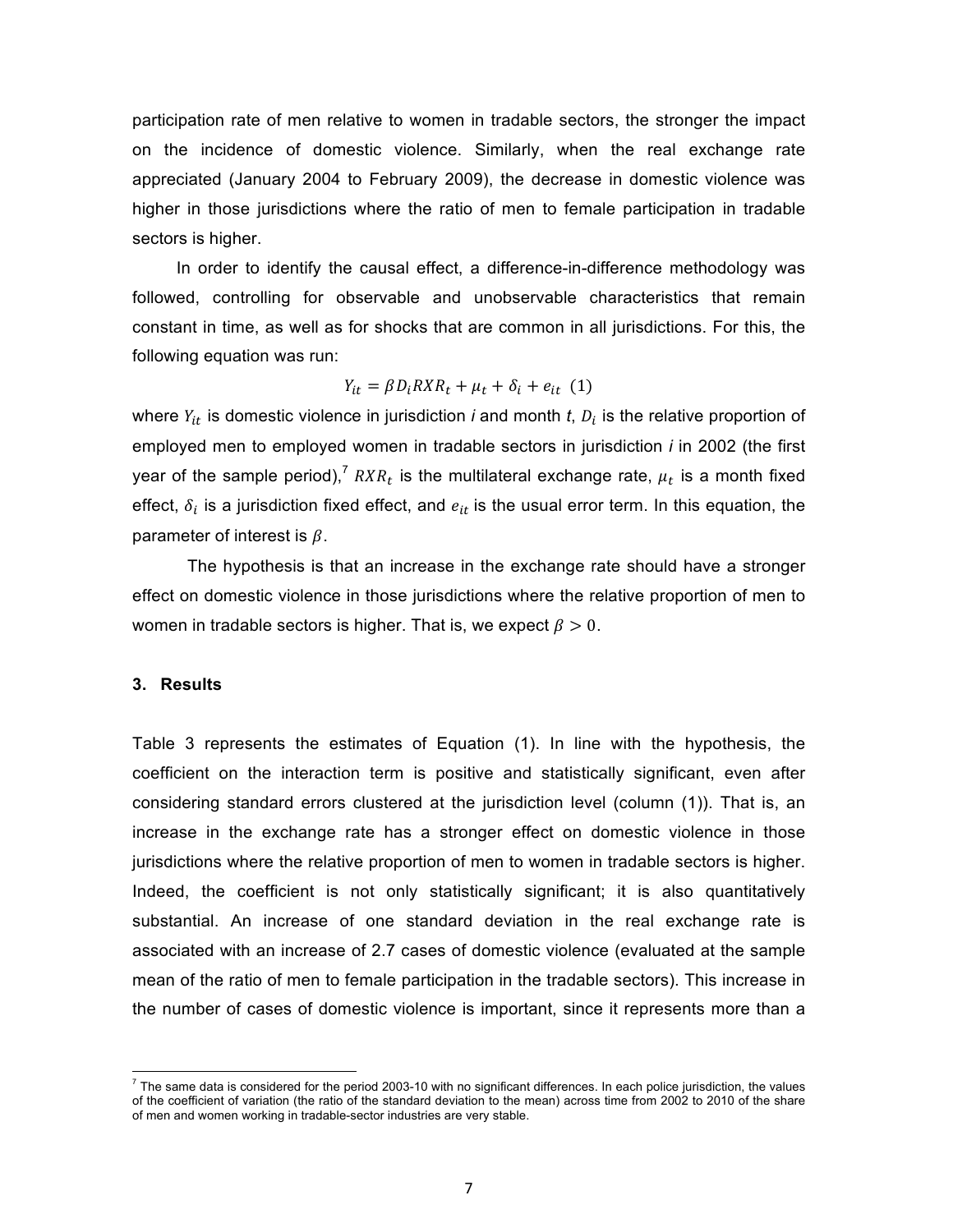third of the sample mean (7.39). Separate analyses were made of the impact on rich and poor jurisdictions of the city and similar results were evidenced (columns (2) and (3)).<sup>8</sup>

The results hold true subsequent to the controlling by the per capita income of the jurisdictions (column (4)).This discards alternative interpretations that connect the variation in domestic violence to fluctuations in the aggregate level of income of the household in place of the change in women's bargaining power.

The results also hold when we took into account the number of cases of domestic violence normalized by the population of the jurisdictions (column (5)). This also applies when we used annual data in lieu of monthly data, with and without controlling for the per capita income of jurisdictions (columns  $(6)$  and  $(7)$ ).<sup>9</sup>

Additionally, we ran a false experiment with regard to the variation in assaults, a similar type of offense but occurring outside the home. That is, Equation (1) was applied, using assaults as an outcome rather than related to domestic violence. As shown in Table 4, the coefficient on the interaction term is not significant in all specifications (columns (1), (2), and (3)). These results provide additional evidence that the effect on domestic violence is, indeed, causal.

#### **4. Conclusions**

<u> 1989 - Johann Stein, mars et al. 1989 - Anna ann an t-Anna ann an t-Anna ann an t-Anna ann an t-Anna ann an t-</u>

For this paper, we delved further into the economic causes of domestic violence, whereby the relationship between income and domestic violence is examined. We expanded the coverage of the definition of domestic violence (including any type of nonphysical abuse) in previous findings in the literature. We found that a reduction in women's potential wages, relative to men's, increased domestic violence, whereas an increase in women's relative potential wages decreased men's incentive towards aggression within the home. The result also holds for the rich and poor jurisdictions of the city, suggesting that the effect cuts across the various levels of income.

Our paper—as do most papers in this literature—uses data on reported crime instead of actual crime. In principle, it is possible that reporting is not orthogonal to the changes in the exchange rate, potentially biasing the estimates. This bias, however, could go in either direction. For example, the appreciation of the real exchange rate may

 $8$  A rich jurisdiction is defined as one where the average per capita income is above the  $66<sup>th</sup>$  percentile of the per capita income of the city in the first year of the sample. A poor jurisdiction is defined as one where the average per capita income is below the 33<sup>rd</sup> percentile of the per capita income of the city in the first year of the sam

<sup>&</sup>lt;sup>9</sup> Results also hold when a regression model is used to count data (Poisson or negative binomial).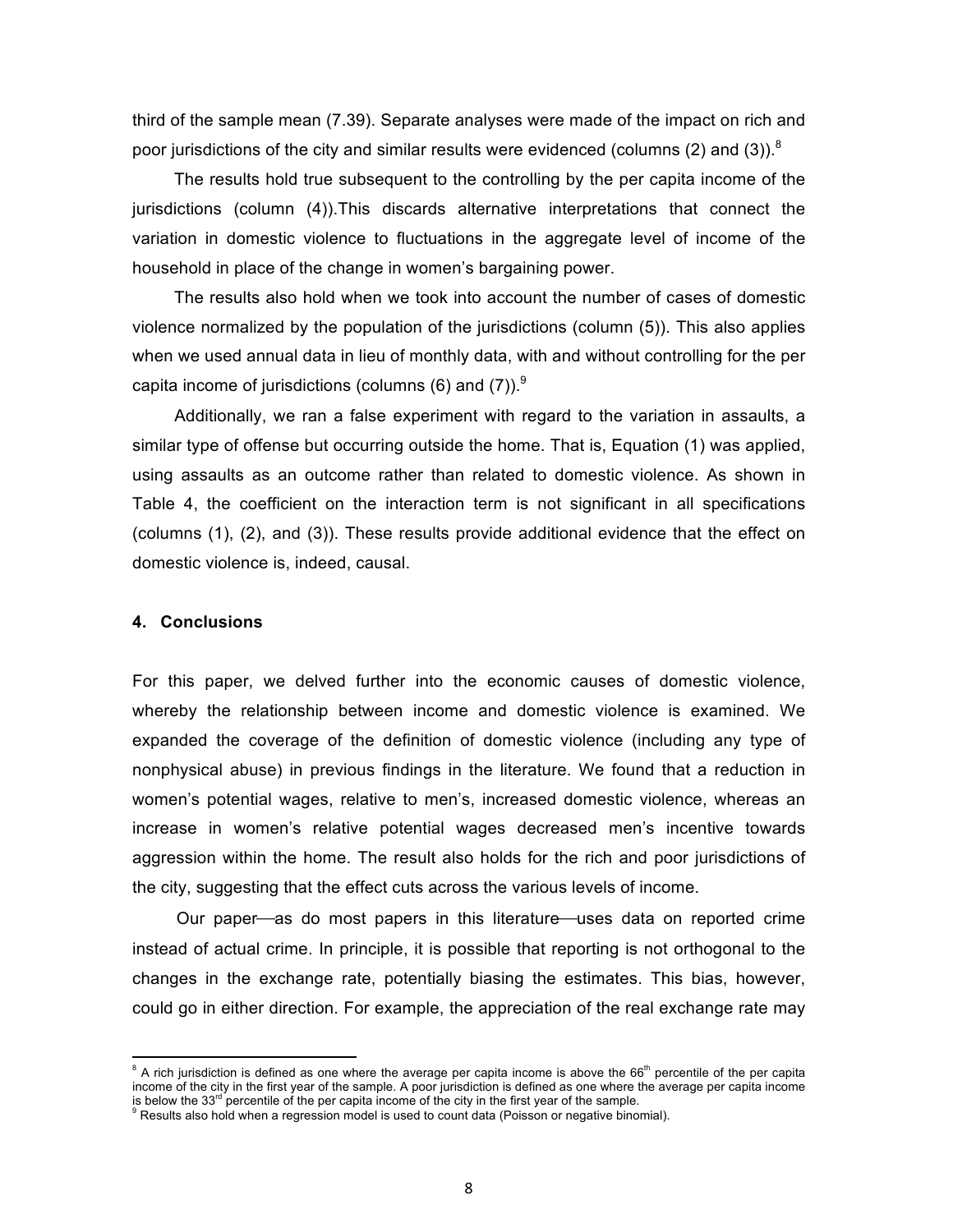decrease the reporting if women feel responsible for the worsening of men's economic conditions. Alternatively, the availability of better options may increase the propensity of women to report domestic violence.

Our findings contribute to the ongoing global debate on the causal effect of the gender wage gap and domestic violence. Evidence is presented in line with the hypothesis that an increase in the bargaining power of women, relative to men, within the household reduces domestic violence. Therefore, government policies that aim to reduce the gender wage gap will impact positively on domestic violence. Simultaneously, these results suggest that the intensity of women-oriented policies should be calibrated according to the fluctuations in the real exchange rate. In fact, macro literature has long recognized the potential economic advantages of real exchange depreciations, produced by the competitive gains of exporters. Here, we unmask a potential social issue that is associated with real exchange depreciation—that of rising domestic violence.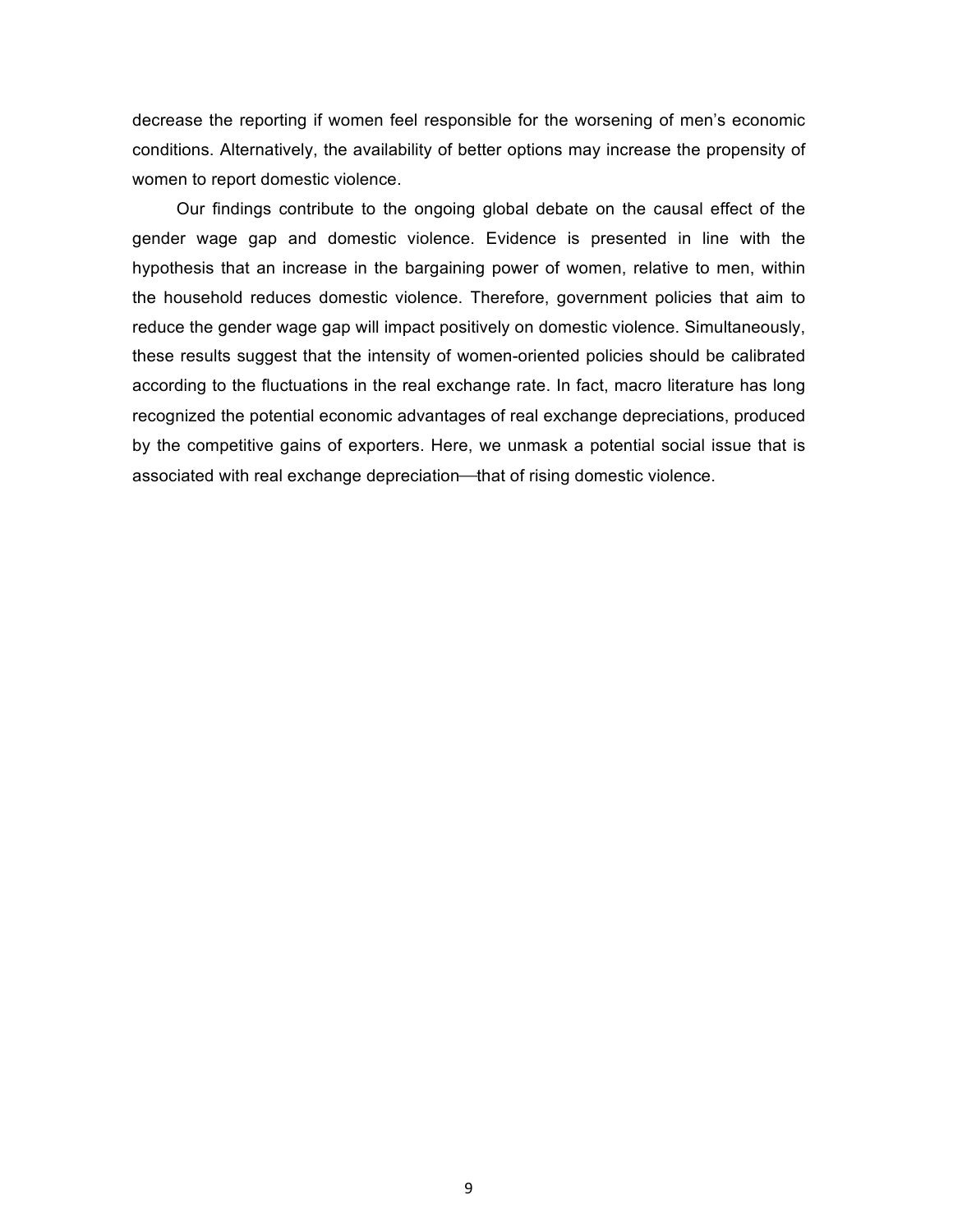## **References**

- Aboal, Diego, Fernando Lorenzo, and Rosa Osimani. 2005. "The Elasticity of Substitution in Demand for Non-Tradable Goods in Uruguay." Research Network Working Paper R-480.
- Aizer, Anna. 2010. "The Gender Wage Gap and Domestic Violence." *American Economic Review* 100(4): 1847–59.
- Bowlus, Audra and Shannon Seitz. 2006. "Domestic Violence, Employment and Divorce." *International Economic Review* 47(4): 1113–49.
- Farmer, Amy and Jill Tiefenthaler. 1997. "An Economic Analysis of Domestic Violence." *Review of Social Economy* 55(3): 337–58.
- Gelles, Richard. 1976. "Abused Wives: Why do They Stay?" *Journal of Marriage and the Family* 38(4): 659–68.
- Hinkle, Lawrence and Peter Montiel. 1999. *Exchange Rate Misalignments: Concepts and Measurement for Developing Countries*. Washington, DC: Oxford University Press for the World Bank.
- INE (Instituto Nacional de Estadística, Uruguay). 2013. *Primera Encuesta Nacional de Prevalencia sobre Violencia Basada en Género y Generaciones*. Uruguay: Instituto Nacional de Estadística.
- Kishor. Sunita and Kiersten Johnson. 2004. *Profiling Domestic Violence: A Multi-Country Study.* Columbia, MD: ORC Macro.
- Macmillan, Ross and Rosemary Gartner. 1999. "When She Brings Home the Bacon: Labor Force Participation and the Risk of Spousal Violence against Women." *Journal of Marriage and the Family* 61(4): 947–58.
- MacKinnon, James. 1996. "Numerical Distribution Functions for Unit Root and Cointegration Tests." *Journal of Applied Econometrics* 11(6): 601–618.
- Pollak, Robert. 2005. "Bargaining Power in Marriage: Earnings, Wage Rates, and Household Production." NBER Working Paper 11239.
- Stockman, Alan and Linda Tesar. 1995. "Tastes and Technology in a Two-Country Model of the Business Cycle: Explaining International Comovements." *American Economic Review* 85 (1): 168–185.
- Tauchen, Helen V., Ann Witte, and Sharon Long. 1991. "Violence in the Family: A Nonrandom Affair." *International Economic Review* 32(2): 491–511.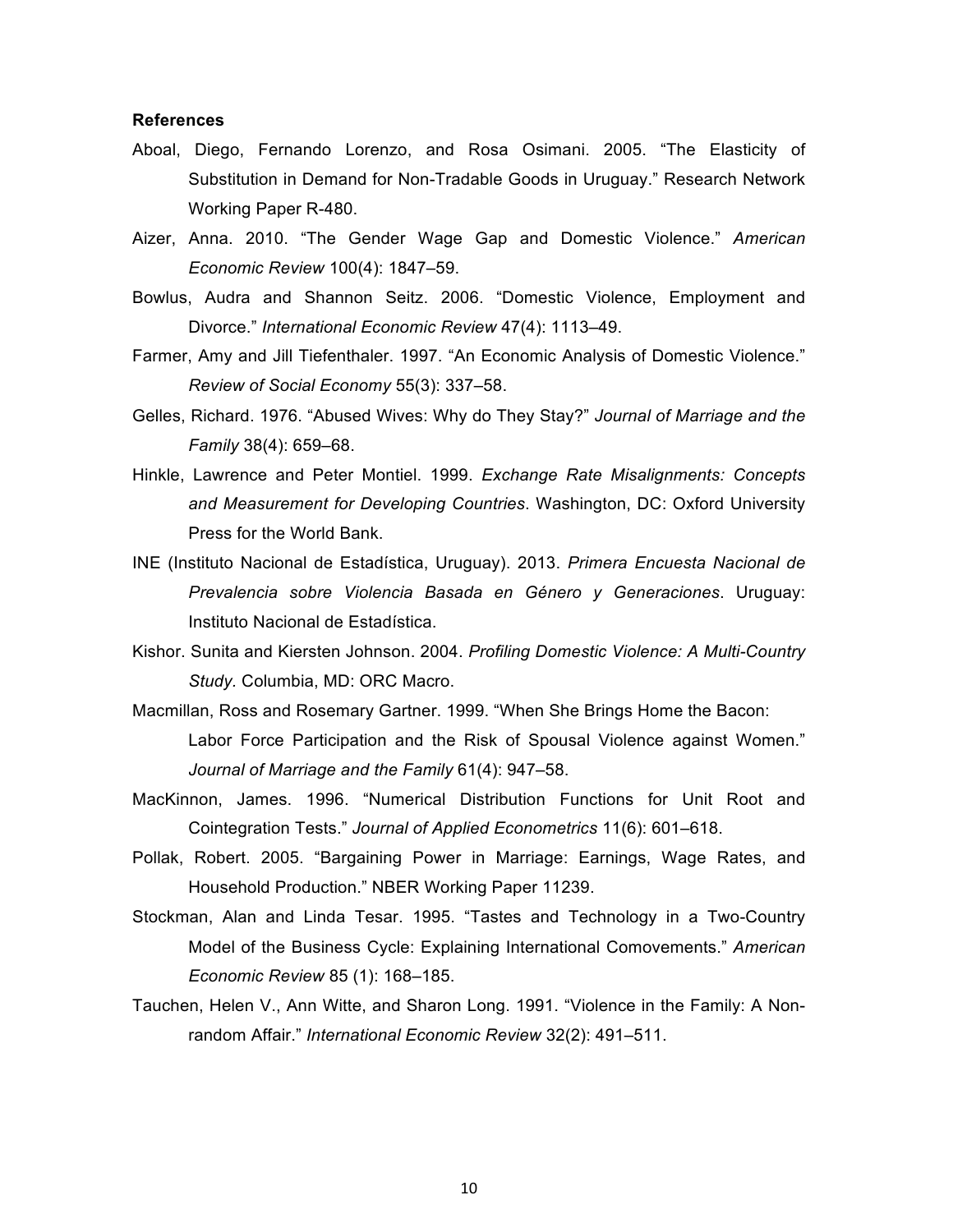WHO (World Health Organization). 2013. *Global and Regional Estimates of Violence against Women: Prevalence and Health Effects of Intimate Partner Violence and Non-Partner Sexual Violence*. Geneva: World Health Organization.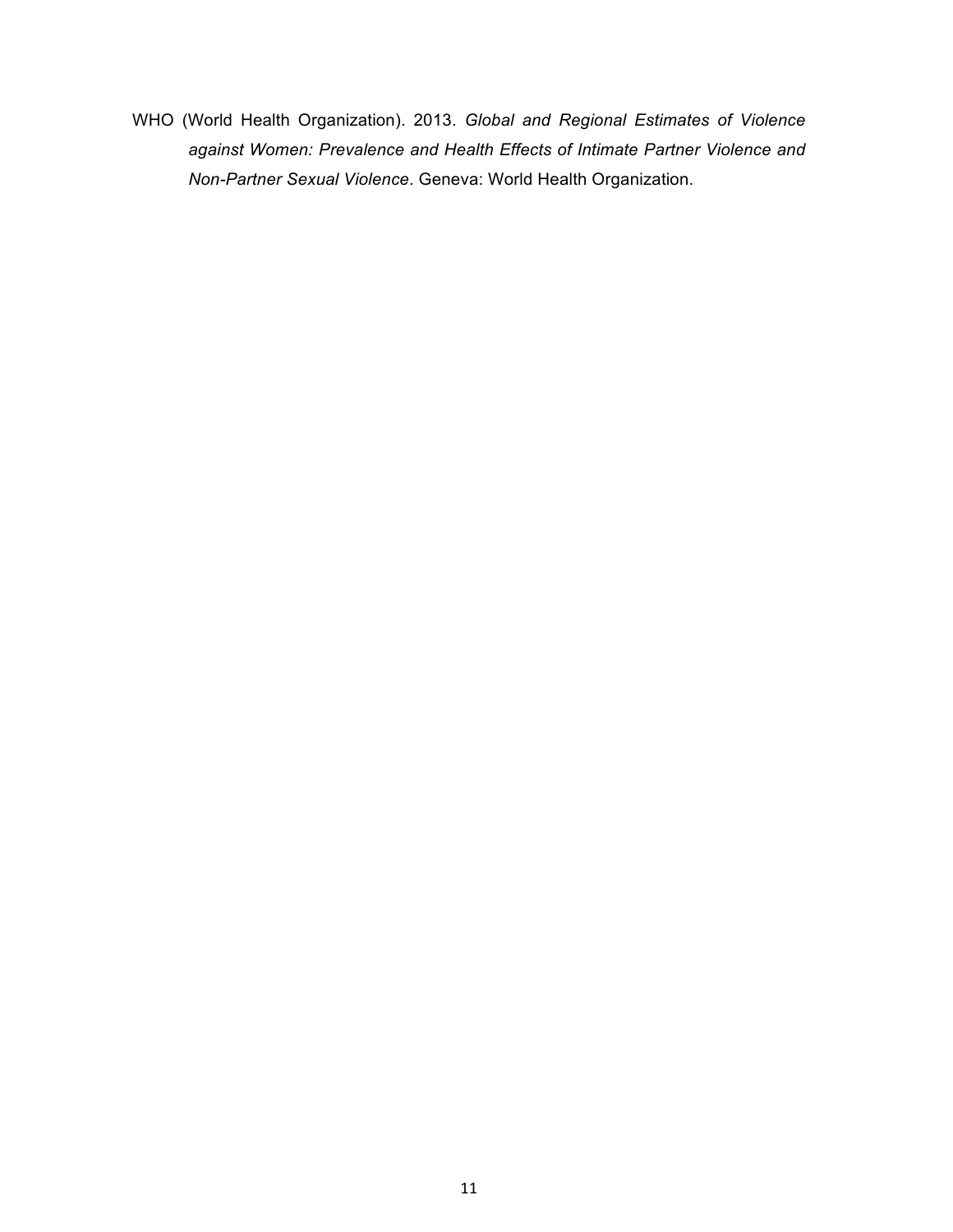|                            | <b>Mean</b> | St. dev. | Min.  | Max.   | Obs.  |
|----------------------------|-------------|----------|-------|--------|-------|
| Domestic violence          | 7.394       | 6.514    | 0     | 44     | 2,592 |
| Assaults                   | 14.879      | 9.683    | 0     | 56     | 2,592 |
| Per capita income          | 7,706       | 4,133    | 2,298 | 22,527 | 216   |
| Ratio of men to female     |             |          |       |        |       |
| Participation in tradable  | 2.081       | 0.564    | 1     | 24     | 24    |
| sectors                    |             |          |       |        |       |
| Multilateral exchange rate | 121.593     | 15.079   | 91    | 150    | 108   |

# **Table 1. Summary of Statistics**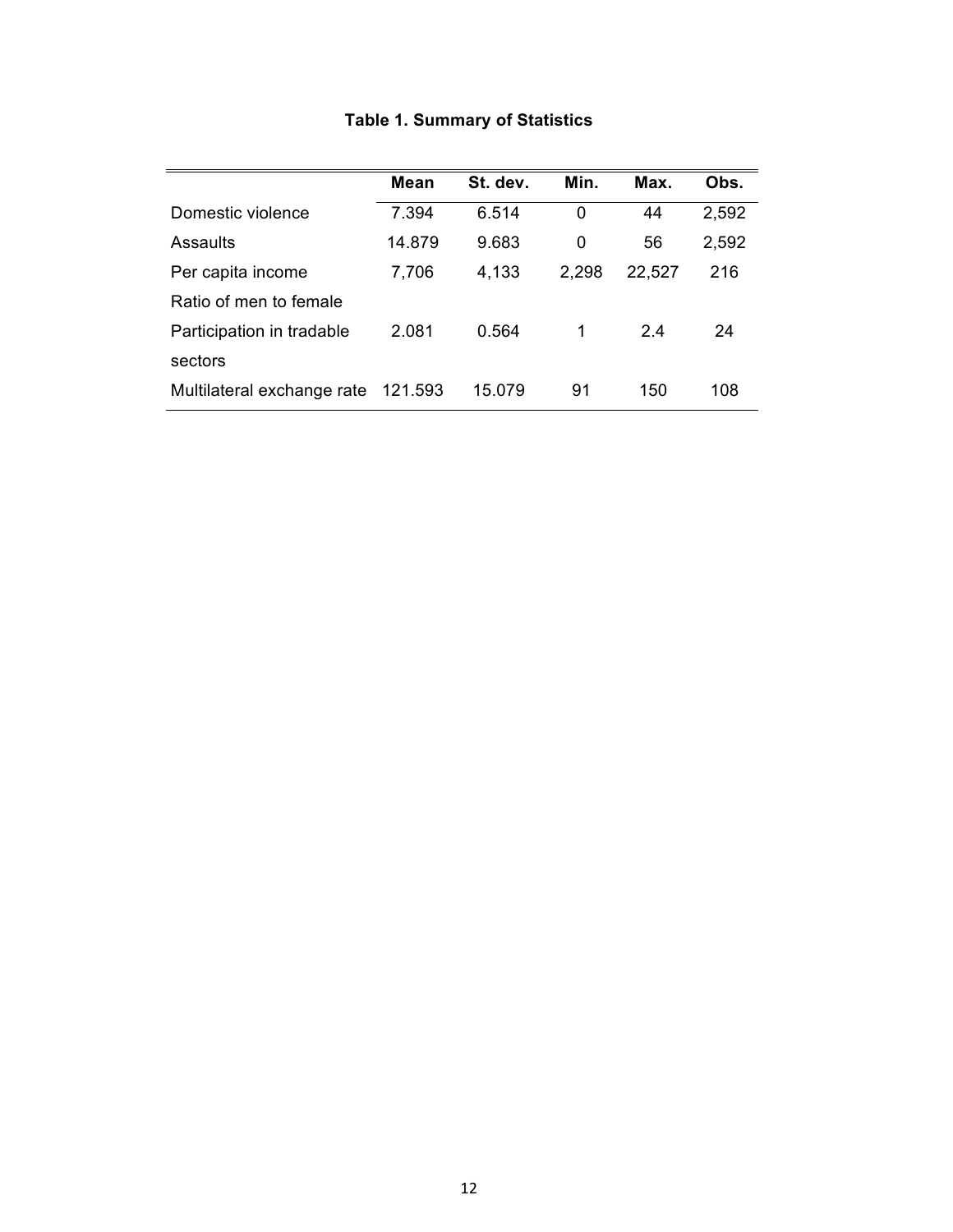| <b>Jurisdiction</b> | 2002 |       | 2003 |       | 2004 |       | 2005 |       | 2006 |       | 2007 |       | 2008 |       | 2009 |       | 2010 |       |
|---------------------|------|-------|------|-------|------|-------|------|-------|------|-------|------|-------|------|-------|------|-------|------|-------|
|                     | Men  | Women | Men  | Women | Men  | Women | Men  | Women | Men  | Women | Men  | Women | Men  | Women | Men  | Women | Men  | Women |
| 1                   | 13%  | 15%   | 7%   | 9%    | 10%  | 13%   | 12%  | 11%   | 11%  | 10%   | 15%  | 7%    | 18%  | 12%   | 9%   | 8%    | 11%  | 9%    |
| 2                   | 16%  | 7%    | 9%   | 7%    | 13%  | 7%    | 12%  | 10%   | 12%  | 7%    | 17%  | 10%   | 13%  | 7%    | 11%  | 12%   | 12%  | 8%    |
| 3.                  | 12%  | 7%    | 14%  | 9%    | 15%  | 7%    | 14%  | 11%   | 14%  | 10%   | 14%  | 9%    | 13%  | 7%    | 13%  | 10%   | 12%  | 9%    |
| 4                   | 14%  | 9%    | 12%  | 9%    | 15%  | 12%   | 17%  | 13%   | 15%  | 13%   | 18%  | 13%   | 15%  | 11%   | 12%  | 10%   | 14%  | 10%   |
| 5                   | 14%  | 8%    | 12%  | 7%    | 13%  | 9%    | 15%  | 9%    | 13%  | 9%    | 15%  | 10%   | 12%  | 7%    | 14%  | 10%   | 12%  | 8%    |
| 6                   | 19%  | 12%   | 16%  | 15%   | 18%  | 12%   | 16%  | 14%   | 19%  | 12%   | 18%  | 12%   | 19%  | 12%   | 17%  | 11%   | 18%  | 11%   |
| 7                   | 17%  | 12%   | 21%  | 14%   | 18%  | 11%   | 17%  | 12%   | 20%  | 12%   | 18%  | 11%   | 21%  | 13%   | 17%  | 12%   | 21%  | 12%   |
| 8                   | 20%  | 15%   | 19%  | 16%   | 21%  | 16%   | 21%  | 12%   | 21%  | 17%   | 21%  | 15%   | 25%  | 17%   | 22%  | 14%   | 22%  | 14%   |
| 9                   | 14%  | 10%   | 14%  | 10%   | 12%  | 10%   | 15%  | 10%   | 14%  | 10%   | 15%  | 10%   | 14%  | 9%    | 12%  | 8%    | 12%  | 9%    |
| 10                  | 18%  | 10%   | 12%  | 11%   | 15%  | 9%    | 14%  | 10%   | 13%  | 8%    | 16%  | 11%   | 13%  | 7%    | 12%  | 9%    | 13%  | 9%    |
| 11                  | 15%  | 13%   | 15%  | 12%   | 15%  | 7%    | 16%  | 9%    | 15%  | 8%    | 14%  | 9%    | 16%  | 9%    | 16%  | 8%    | 14%  | 11%   |
| 12                  | 16%  | 12%   | 17%  | 15%   | 21%  | 16%   | 14%  | 14%   | 17%  | 14%   | 16%  | 15%   | 15%  | 16%   | 19%  | 12%   | 18%  | 15%   |
| 13                  | 15%  | 11%   | 15%  | 13%   | 19%  | 17%   | 15%  | 12%   | 17%  | 10%   | 19%  | 13%   | 18%  | 11%   | 18%  | 11%   | 16%  | 12%   |
| 14                  | 15%  | 12%   | 17%  | 9%    | 20%  | 11%   | 18%  | 10%   | 18%  | 11%   | 17%  | 10%   | 17%  | 11%   | 17%  | 10%   | 18%  | 10%   |
| 15                  | 18%  | 12%   | 16%  | 11%   | 13%  | 10%   | 12%  | 10%   | 15%  | 12%   | 16%  | 11%   | 14%  | 11%   | 13%  | 9%    | 15%  | 9%    |
| 16                  | 19%  | 14%   | 19%  | 16%   | 19%  | 13%   | 22%  | 16%   | 21%  | 16%   | 21%  | 14%   | 20%  | 15%   | 21%  | 15%   | 20%  | 15%   |
| 17                  | 19%  | 13%   | 25%  | 16%   | 20%  | 17%   | 25%  | 19%   | 20%  | 16%   | 23%  | 15%   | 25%  | 18%   | 25%  | 15%   | 22%  | 15%   |
| 18                  | 18%  | 14%   | 23%  | 17%   | 22%  | 14%   | 23%  | 16%   | 23%  | 17%   | 21%  | 16%   | 24%  | 16%   | 23%  | 17%   | 22%  | 13%   |
| 19                  | 24%  | 13%   | 23%  | 16%   | 27%  | 18%   | 20%  | 17%   | 24%  | 17%   | 24%  | 16%   | 24%  | 15%   | 26%  | 14%   | 23%  | 16%   |
| 20                  | 25%  | 26%   | 32%  | 34%   | 39%  | 21%   | 33%  | 31%   | 32%  | 26%   | 34%  | 25%   | 36%  | 24%   | 39%  | 24%   | 37%  | 25%   |
| 21                  | 24%  | 18%   | 29%  | 18%   | 26%  | 18%   | 27%  | 18%   | 25%  | 19%   | 27%  | 17%   | 28%  | 16%   | 26%  | 17%   | 23%  | 16%   |
| 22                  | 35%  | 19%   | 31%  | 28%   | 48%  | 27%   | 38%  | 26%   | 33%  | 21%   | 41%  | 22%   | 40%  | 21%   | 35%  | 17%   | 33%  | 17%   |
| 23                  | 22%  | 19%   | 33%  | 30%   | 32%  | 23%   | 26%  | 26%   | 27%  | 21%   | 27%  | 21%   | 30%  | 21%   | 31%  | 22%   | 29%  | 21%   |

# **Table 2. Employment Rates in the Tradable Sectors**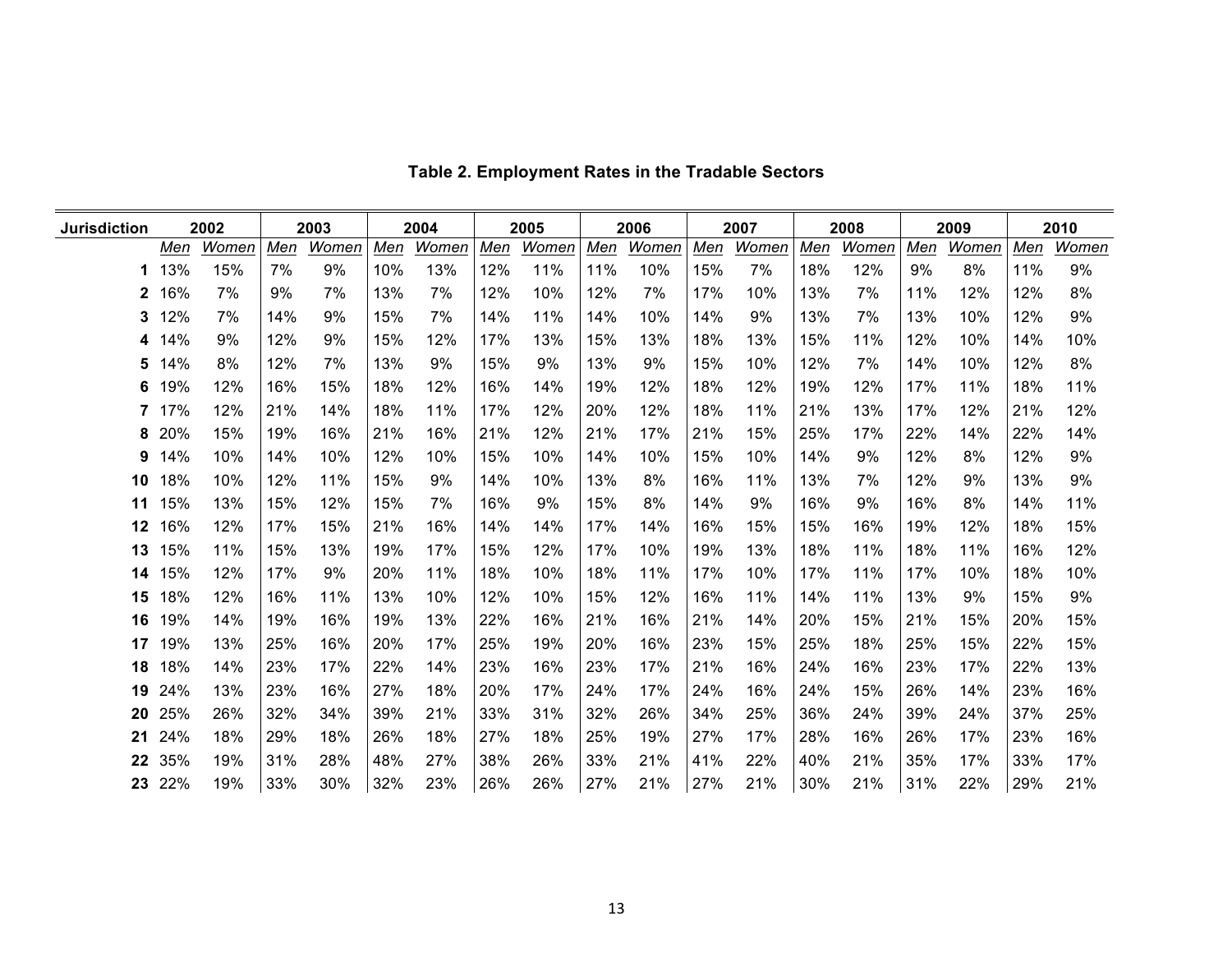| 24       | 19% | 19%       | 26% | 16%       | 21% | 20%       | 20% | 17%       | 25% | 16%       | 23% | 16%     | 24% | 16%       | 24% | 16%       | 23% | 15%       |
|----------|-----|-----------|-----|-----------|-----|-----------|-----|-----------|-----|-----------|-----|---------|-----|-----------|-----|-----------|-----|-----------|
| Max. 35% |     | 26%       | 33% | 34%       | 48% | 27%       | 38% | 31%       | 33% | 26%       | 41% | 25%     | 40% | 24%       | 39% | 24%       | 37% | 25%       |
| Min.     | 12% | 7%        | 7%  | 7%        | 10% | 7%        | 12% | 9%        | 11% | 7%        | 14% | 7%      | 12% | 7%        | 9%  | 8%        | 11% | 8%        |
| Mean     | 18% | 13%       | 19% | 15%       | 20% | 14%       | 19% | 15%       | 19% | 14%       | 20% | 14%     | 21% | 13%       | 20% | 13%       | 19% | 13%       |
| St. Dev. | 5%  | 4%        | 7%  | 7%        | 9%  | 5%        | 7%  | 6%        | 6%  | 5%        | 7%  | 4%      | 7%  | 5%        | 8%  | 4%        | 7%  | 4%        |
| T-test   |     | $p=0,000$ |     | $p=0,025$ |     | $p=0,002$ |     | $p=0,009$ |     | $p=0,000$ |     | p=0,000 |     | $p=0,000$ |     | $p=0,000$ |     | $p=0,000$ |

*Notes*: t-test refers to the usual difference of a means test. In the total sample period (2002-2010), 20 percent of men and 14 percent of women were employed in the tradable sector. The differences in the employment rate in the tradable sectors between men and women are statistically significant, according to the variances of the means t-test.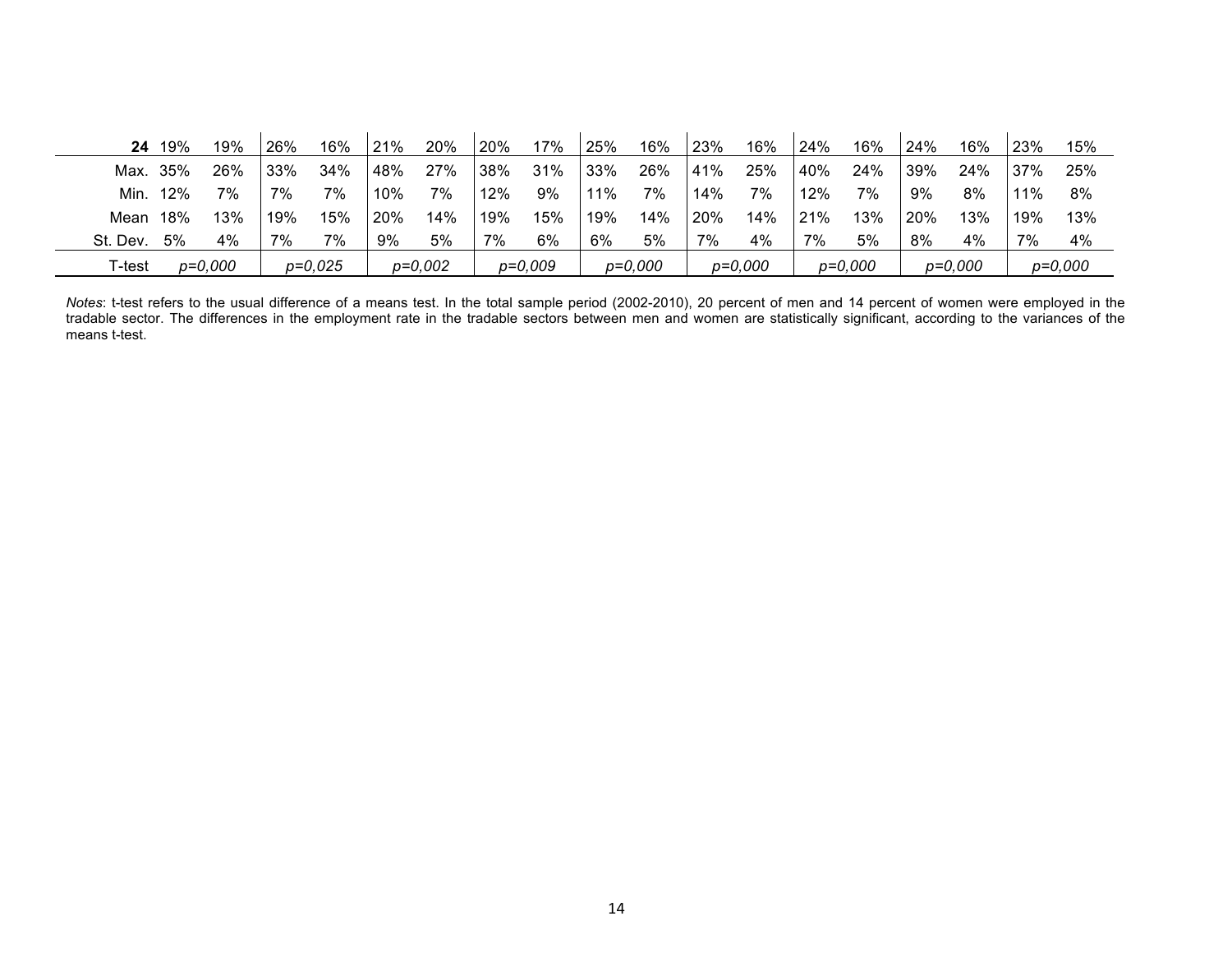## **Table 3. Main Results**

|              |                      | <b>Domestic violence</b>     |                       | <b>Domestic</b><br>violence | <b>Domestic</b><br>violence/population | <b>Domestic</b><br>violence | <b>Domestic</b><br>violence |  |
|--------------|----------------------|------------------------------|-----------------------|-----------------------------|----------------------------------------|-----------------------------|-----------------------------|--|
|              | All<br>jurisdictions | <b>Rich</b><br>jurisdictions | Poor<br>jurisdictions | All<br>jurisdictions        | <b>All jurisdictions</b>               | All<br>jurisdictions        | All<br>jurisdictions        |  |
|              | (1)                  | (2)                          | (3)                   | (4)                         | (5)                                    | (6)                         | (7)                         |  |
| Ratio * RXR  | 0.0873               | 0.05000                      | 0.1616                | 0.0813                      | 0.0010                                 | 0.0982                      | 0.0916                      |  |
|              | (0.0168)             | (0.0361)                     | (0.0305)              | (0.0173)                    | (0.0005)                               | (0.0417)                    | (0.0440)                    |  |
|              | $p = 0.000$          | $p = 0.166$                  | $p=0.000$             | $p=0.000$                   | $p = 0.036$                            | $p = 0.020$                 | $p = 0.039$                 |  |
|              | [0.0439]             | [0.0167]                     | [0.0467]              | [0.0439]                    | [0.0006]                               | [0.0539]                    | [0.0574]                    |  |
|              | $p = 0.059$          | $p=0.020$                    | $p = 0.011$           | $p = 0.092$                 | $p=0.111$                              | $p = 0.082$                 | $p=0.124$                   |  |
| Per capita   |                      |                              |                       |                             |                                        |                             |                             |  |
| income       |                      |                              |                       | 0.0002                      |                                        |                             | 0.0002                      |  |
|              |                      |                              |                       | (0.0001)                    |                                        |                             | (0.0002)                    |  |
|              |                      |                              |                       | $p = 0.039$                 |                                        |                             | $p = 0.382$                 |  |
|              |                      |                              |                       | [0.0002]                    |                                        |                             | [0.0002]                    |  |
|              |                      |                              |                       | $p=0.430$                   |                                        |                             | $p = 0.505$                 |  |
| Observations | 2592                 | 864                          | 864                   | 2592                        | 2592                                   | 216                         | 216                         |  |

*Notes*: RXR refers to real exchange rate. Ratio refers to the ratio of men to female participation in tradable sectors. A rich jurisdiction is one where the average per capita income is above the 66<sup>th</sup> percentile of the per capita income of the city in the first year of the sample. A poor jurisdiction is one where the average per capita income is below the 33<sup>rd</sup> percentile of the per capita income of the city in the first year of the sample. All models are estimated by OLS. Models (1) to (5) use monthly data and include month fixed effects and jurisdiction fixed effects. Model (6) and (7) use yearly data and include year fixed effects and jurisdiction fixed effects. Robust standard errors are in parentheses. Standard errors clustered at the jurisdiction level are in brackets; *p* refers to the p-value of each test.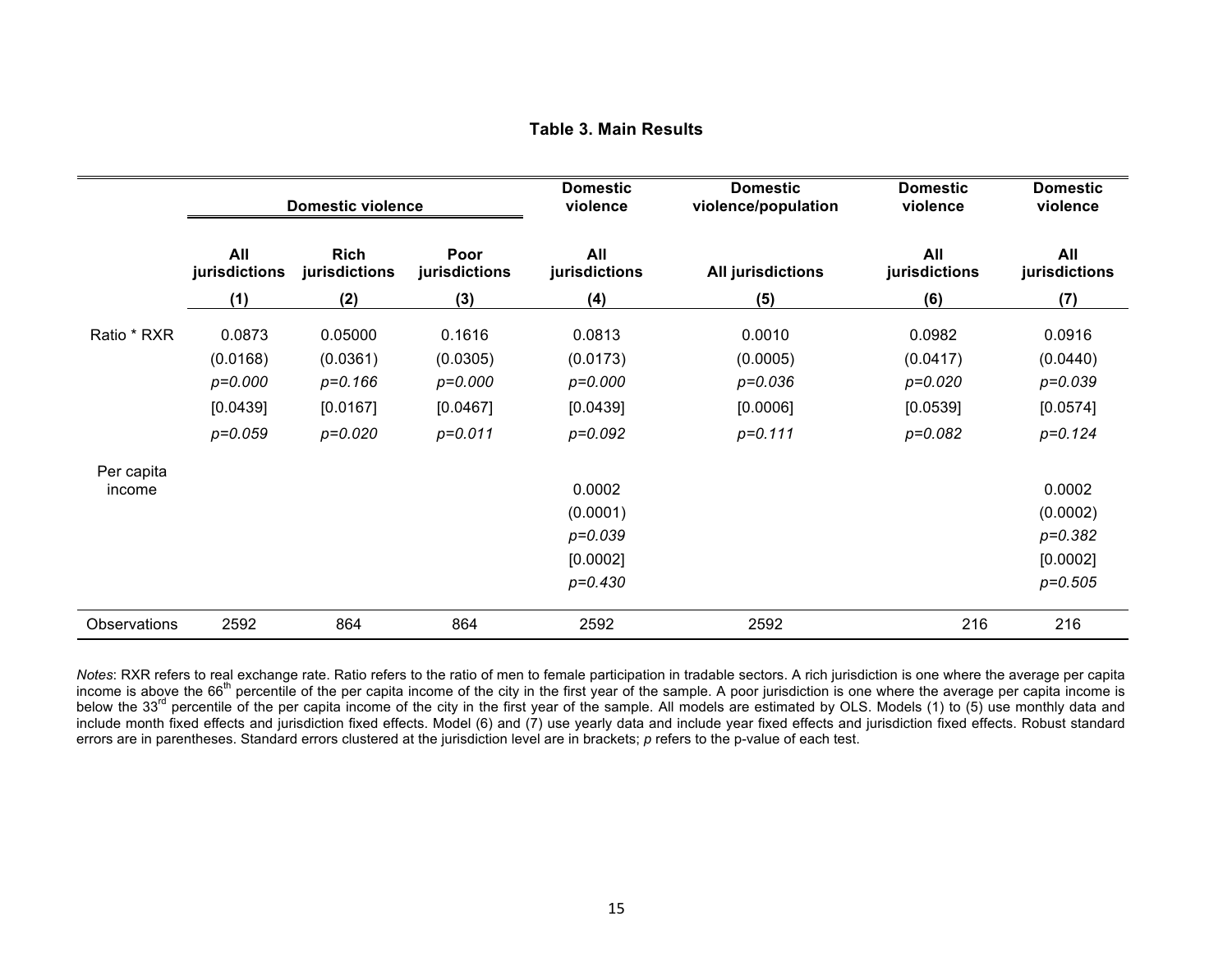# **Table 4. False Experiments**

|                   | <b>Assaults</b> | <b>Assaults</b> | <b>Assaults</b> |
|-------------------|-----------------|-----------------|-----------------|
|                   | (1)             | (2)             | (3)             |
| Ratio * RXR       | 0.0218          | 0.0076          | 0.0545          |
|                   | (0.0219)        | (0.0502)        | (0.0521)        |
|                   | $p = 0.320$     | p=0.880         | $p = 0.296$     |
|                   | [0.0409]        | [0.0406]        | [0.0504]        |
|                   | $p = 0.599$     | p=0.854         | $p = 0.290$     |
| Per capita income |                 |                 | $-0.0011$       |
|                   |                 |                 | (0.0003)        |
|                   |                 |                 | $p = 0.001$     |
|                   |                 |                 | [0.0005]        |
|                   |                 |                 | $p = 0.034$     |
| Observations      | 2592            | 216             | 216             |

*Notes*: RXR refers to real exchange rate. Ratio refers to the ratio of men to female participation in tradable sectors. All models are estimated by OLS. Models (1) and (2) use monthly data and include month fixed effects and jurisdiction fixed effects. Model (3) uses yearly data and includes year fixed effects and jurisdiction fixed effects. Robust standard errors are in parentheses. Standard errors clustered at the jurisdiction level are in brackets; *p* refers to the p-value of each test.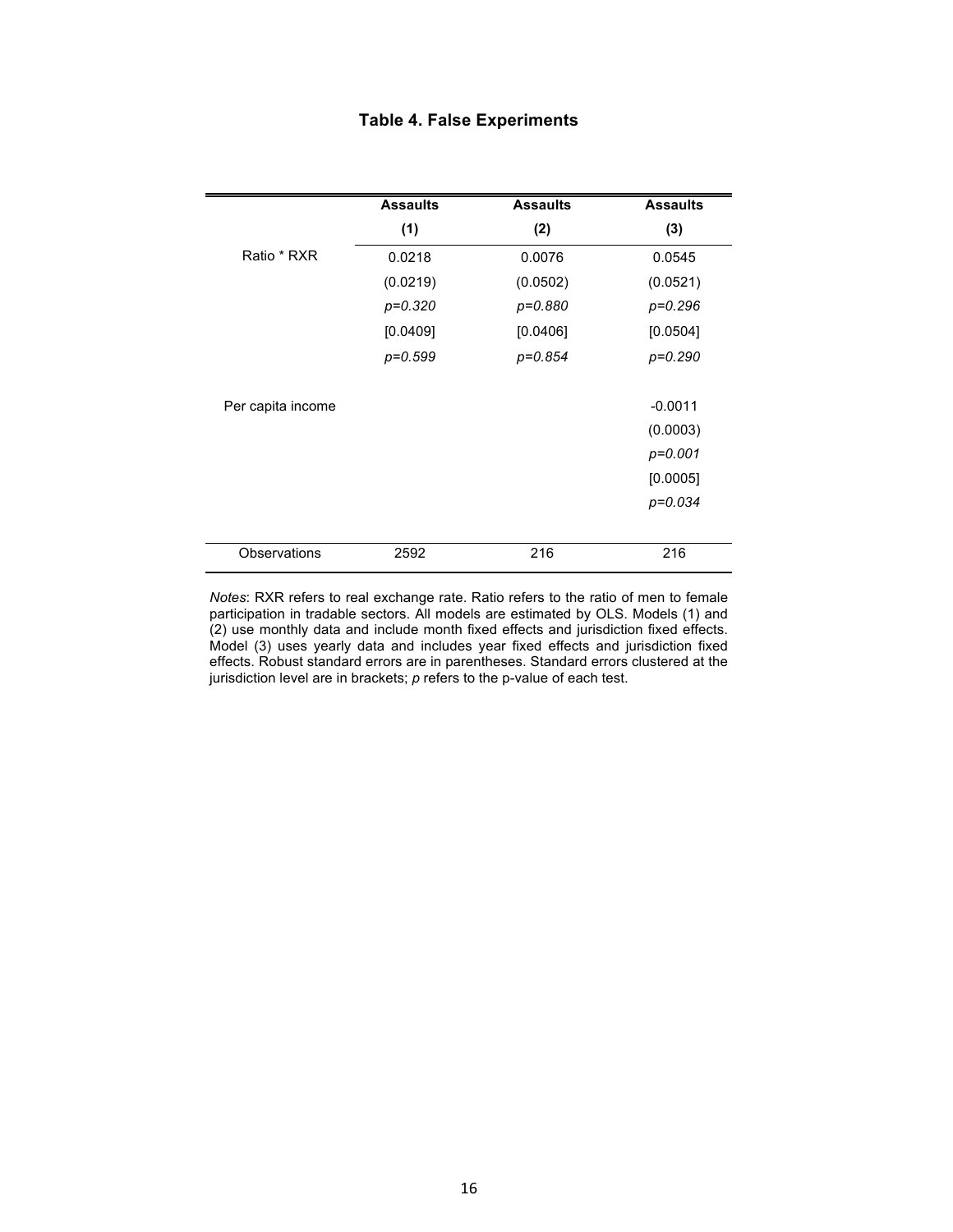

**Figure 1. Domestic Violence and the Real Exchange Rate**